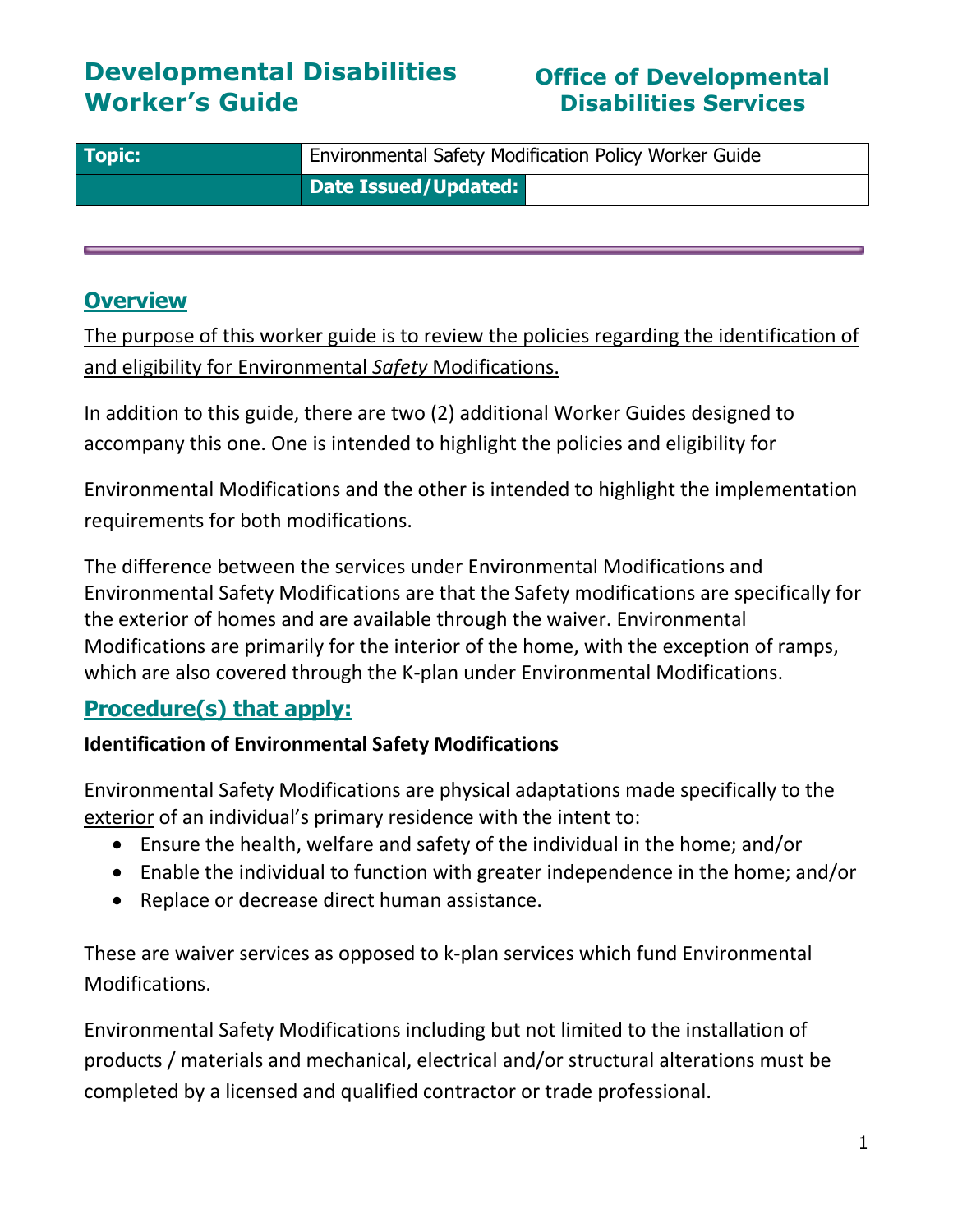Examples of Environmental Safety Modifications include

- Pathways
- Fences

# **Eligibility for Environmental Safety Modifications**

Eligibility for an Environmental Safety Modification is limited to children and adults who are enrolled in a waiver operated by ODDS and enrolled in one of the following service elements:

- DD49 Adult In-Home services for individuals
- DD149 Children's In-Home services for individuals
- DD51 Supported Living services for individuals
- DD151 Children In Home services
- Children's Intensive In-Home Services (CIIS)

*Children enrolled in and receiving DD150 Family Support may access Environmental Safety Modifications paid for with General Fund dollars.*

Environmental Safety Modifications are authorized by service coordinators or personal agents and must be:

- Related to the assessed need as identified in a supplemental assessment; and
- Tied to supporting assessed Activities of Daily Living (ADL) supports or Instrumental Activities of Daily Living (IADL) supports and/or health related tasks or behavioral support needs; and
- Identified in the ISP for the individual adult or child.

For details around authorization of the service and information on whether a Funding Review request is necessary or not, review the Modifications Implementation Worker Guide.

### **Exclusions**

Individuals living in a home managed by a 24-hour residential program, living in any type of foster care home, supported living owned or operated by a provider, assisted living or residential care facility are not eligible for Waiver- funded Environmental Safety Modifications.

Assistive Devices, Assistive Technology and the installation of Personal Emergency Response Systems are not considered environmental safety modifications. Refer to the [Assistive Devices](http://www.dhs.state.or.us/spd/tools/dd/cm/) worker guide with regard to these items.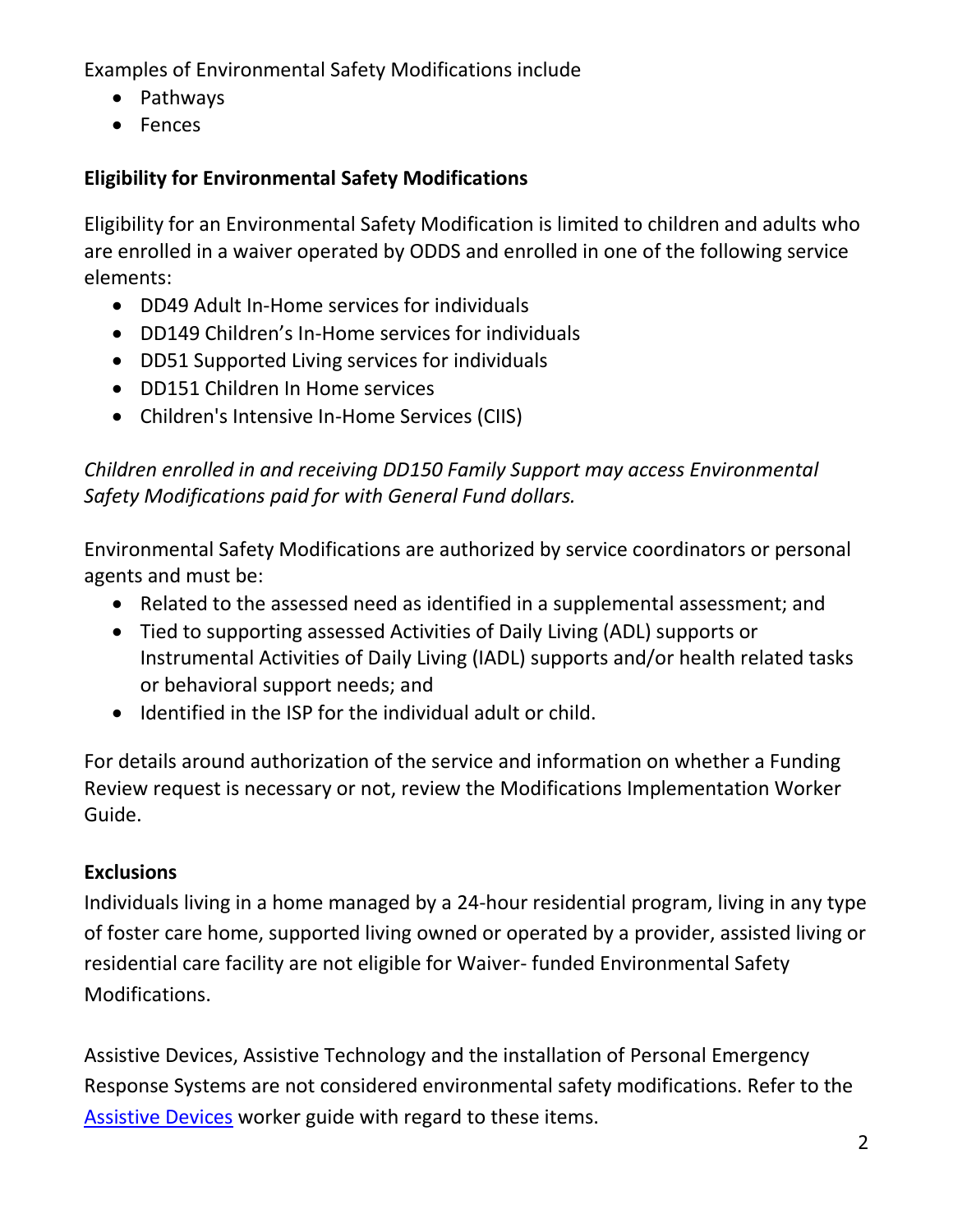#### **Form(s) that apply:**

[Oregon ISP](http://oregonisp.org/forms/) and accompanying forms [Form 0514DD](https://aix-xweb1p.state.or.us/es_xweb/FORMS/index.cfm?fuseaction=FORMS.noBindGrid) – Request for Funding Review or Exception [Supplemental Support Documentation](http://www.dhs.state.or.us/spd/tools/dd/cm/supas%20exp%20guide.pdf)

#### **Definition(s):**

**ADL/IADL:** Activities of Daily Living or Instrumental Activities of Living identified in an individual's needs assessment. The OAR definitions ([411-317-0000\(](http://arcweb.sos.state.or.us/pages/rules/oars_400/oar_411/411_325.html)3) & [411-317-](http://arcweb.sos.state.or.us/pages/rules/oars_400/oar_411/411_325.html) [0000\(16\)\)](http://arcweb.sos.state.or.us/pages/rules/oars_400/oar_411/411_325.html) can be found at the State of Oregon Secretary of State Website.

**Bids:** An offer to provide construction services at a certain price. The bid must conform to the applicable requirements set forth in the scope of work such as content, form and timeliness.

**Cost Effective:** The most efficient and economical service, product, material and/or solution that will address the stated health, safety, or independence need of the individual.

**Environmental Safety Modifications:** The physical adaptations that are made to the exterior of the home of an individual or the home of the family of the individual as identified in the ISP for the individual to ensure the health, welfare, and safety of the individual or to enable the individual to function with greater independence around the home.

**Funding Review & Authorization Process:** Environmental modifications over \$5,000 must be submitted to the ODDS Funding Review Committee and approved by ODDS before work can start. The process for submitting a request and review for authorization can be found in the In-Home Expenditure Guidelines listed in the Resources section below.

**Invoice:** A commercial document issued by a Contractor relating to the transaction indicating the products, work completed and agreed upon price for services provided.

**Primary Residence:** Primary residence is the legal residence of the individual.

**Scope of Work:** The written statement of all proposed work requirements for an environmental modification which may include dimensions, measurements, materials, labor, any pertinent building permits and outcomes necessary for a contractor to submit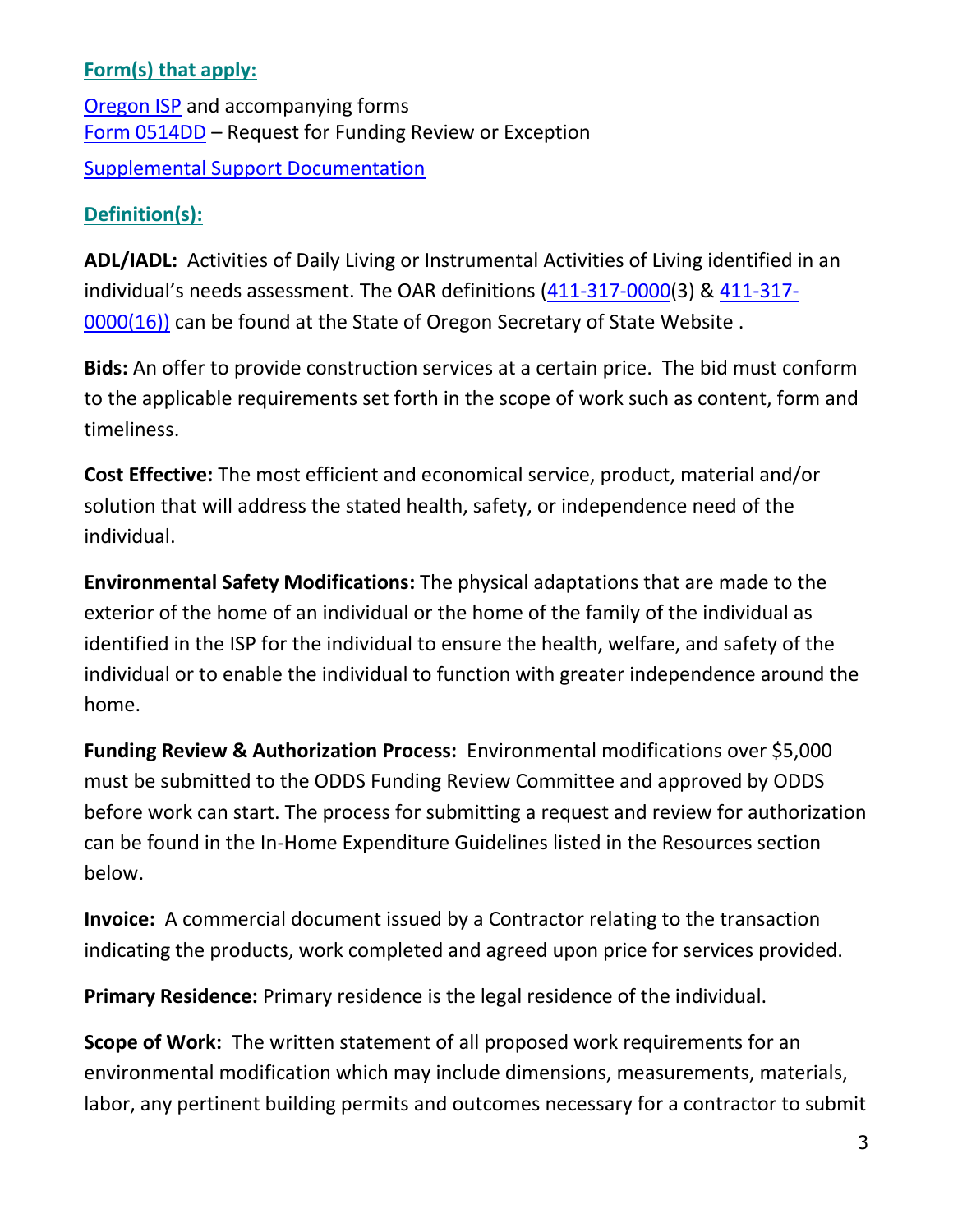a proposal to complete such work. The scope of work is specific to the identified tasks and requirements necessary to address the needs outlined in the supplemental assessment, referenced in the ISP, and relating to the ADL, IADL, and health-related tasks of the individual as discussed by the individual, homeowner, personal agent, and ISP team.

**Supplemental Support Document:** The supplemental support document for K-plan services that helps identify the ADL/IADL that is to be addressed by the environmental modification. The [Supplemental Support Document](http://www.dhs.state.or.us/spd/tools/dd/cm/supas%20exp%20guide.pdf) form can be found on the ODDS tools website.

## **Reference(s):**

#### **Oregon Administrative Rules:**

- **[411-340-0020](http://www.dhs.state.or.us/policy/spd/rules/411_340.pdf)**
- **[411-340-0130](http://www.dhs.state.or.us/policy/spd/rules/411_340.pdf)**
- **411- [330-0020](http://www.dhs.state.or.us/policy/spd/rules/411_330.pdf)**
- **[411-308-0020](http://www.dhs.state.or.us/policy/spd/rules/411_308.pdf)**
- **[411-308-0120](http://www.dhs.state.or.us/policy/spd/rules/411_308.pdf)**
- Eligibility for environmental modifications for children enrolled in CIIS services are identified in Oregon Administrative Rules [411-300,](http://www.dhs.state.or.us/policy/spd/rules/411_300.pdf) [411-350](http://www.dhs.state.or.us/policy/spd/rules/411_350.pdf) and [411-355](http://www.dhs.state.or.us/policy/spd/rules/411_355.pdf)

### **Code of Federal Regulations:**

- **[441.520\(b\)\(2\)](http://www.ecfr.gov/cgi-bin/text-idx?tpl=/ecfrbrowse/Title42/42cfr441_main_02.tpl) Other sources:**
- **[Community First Choice K-plan](http://www.oregon.gov/dhs/k-plan/Documents/K%20Option%20State%20Plan%20Amendment.pdf)**

### **FAQs**

**Q:** I have a child on my case load who has a history of running away. He likes to play in his backyard. His backyard is huge and his family wants a fence that will cover the perimeter of the whole backyard, which is more than 200 linear feet.

**A:** While an exceptions request can be submitted to ODDS to exceed the 200 linear foot cap for fencing, the case management entity should consider how many linear feet of fencing will meet the child's assessed needs. While the family may want a larger fenced area, Medicaid-funded services must be based on the individual's assessed needs and the cost-effectiveness of the modification to meet those assessed needs.

### **Resources(s)[:](https://www.dhs.state.or.us/spd/tools/dd/cm/ss_exp_guide.pdf)**

**[In-Home Expenditure Guidelines](https://www.dhs.state.or.us/spd/tools/dd/cm/ss_exp_guide.pdf)  [CIIS Expenditure Guidelines](https://www.dhs.state.or.us/spd/tools/dd/cm/CIIS-Expenditure-Guidelines.pdf) [Oregon Contractor Licensing Search Page](https://www.ccb.state.or.us/search/)**